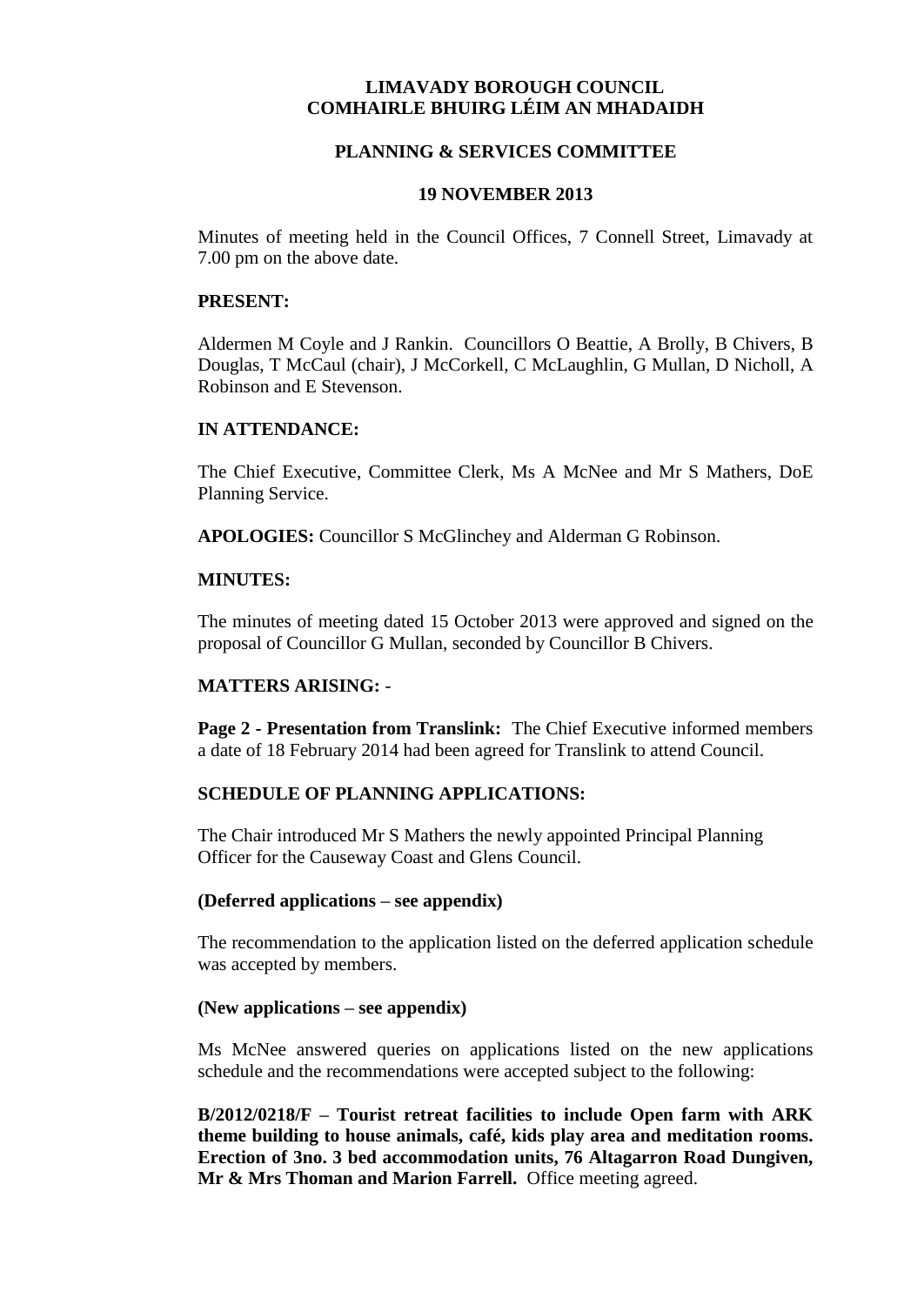**B/2013/0173/F – proposed endurance 55KW E3120 wind turbine on tubular tower to support existing farm business, approx. 170m of 80 Broighter Road, Limavady, Mr R J Kane.** Office meeting agreed.

**B/2013/0181/O – Site for one and a half storey replacement dwelling and garage to replace existing vernacular building, 30m north east of 124a Dunlade Road, Greysteel, Design 3, Strabane.** Office meeting agreed.

**B/2013/0182/O – Site for 2 storey dwelling and garage to replace existing vernacular building, 130m west of 91 Dunlade Road, Greysteel, Design 3, Strabane.** Office meeting agreed.

**B/2013/0195/O – Site for single storey dwelling house and domestic garage, 20m south west of 725 Feeny Road, Architectural Services 5, Draperstown.** Office meeting agreed.

The list of appeal dates notified was noted by members.

### **PLANNING APPEALS COMMISSION:**

The Chief Executive to respond to the Planning Appeals Commission and advise no comments were made by Council regarding the appeals against enforcement notices for reference E022 and reference E023.

### **ROADS:**

#### **a) Roads Service – Autumn Consultation Report:**

The Chair welcomed Mr Alan Keys, Network Development Manager and Mr Austin Montgomery, Section Engineer to the meeting.

Mr Keys presented the Northern Division Interim Report for the year 2013/14 on Roads Service work in the Limavady Council Area. He confirmed the main purpose of the report was to update members on the progress of delivery of work programmes and to consult with Council about scheme priorities for 2014/15 before they were finalised. He stated that while the funding for maintenance activities at the start of the financial year were low the resurfacing programme was significantly increased due to successful in year monitoring bids however funding available for local transport and safety schemes had been greatly reduced. Despite this, Roads Service has used its available resources effectively and they continue to deliver quality public services which include resurfacing of roads and pathways, surface dressing, surface treatment, drainage, major utility works, winter gritting service, maintenance of structures and street lighting.

The following points were made following the presentation:

 A complaint had been received regarding the drainage problem at Dowland Road, it was highlighted that the existing outlet was not appropriate for the rate of discharge and the issue was hoped to be resolved by end of the financial year.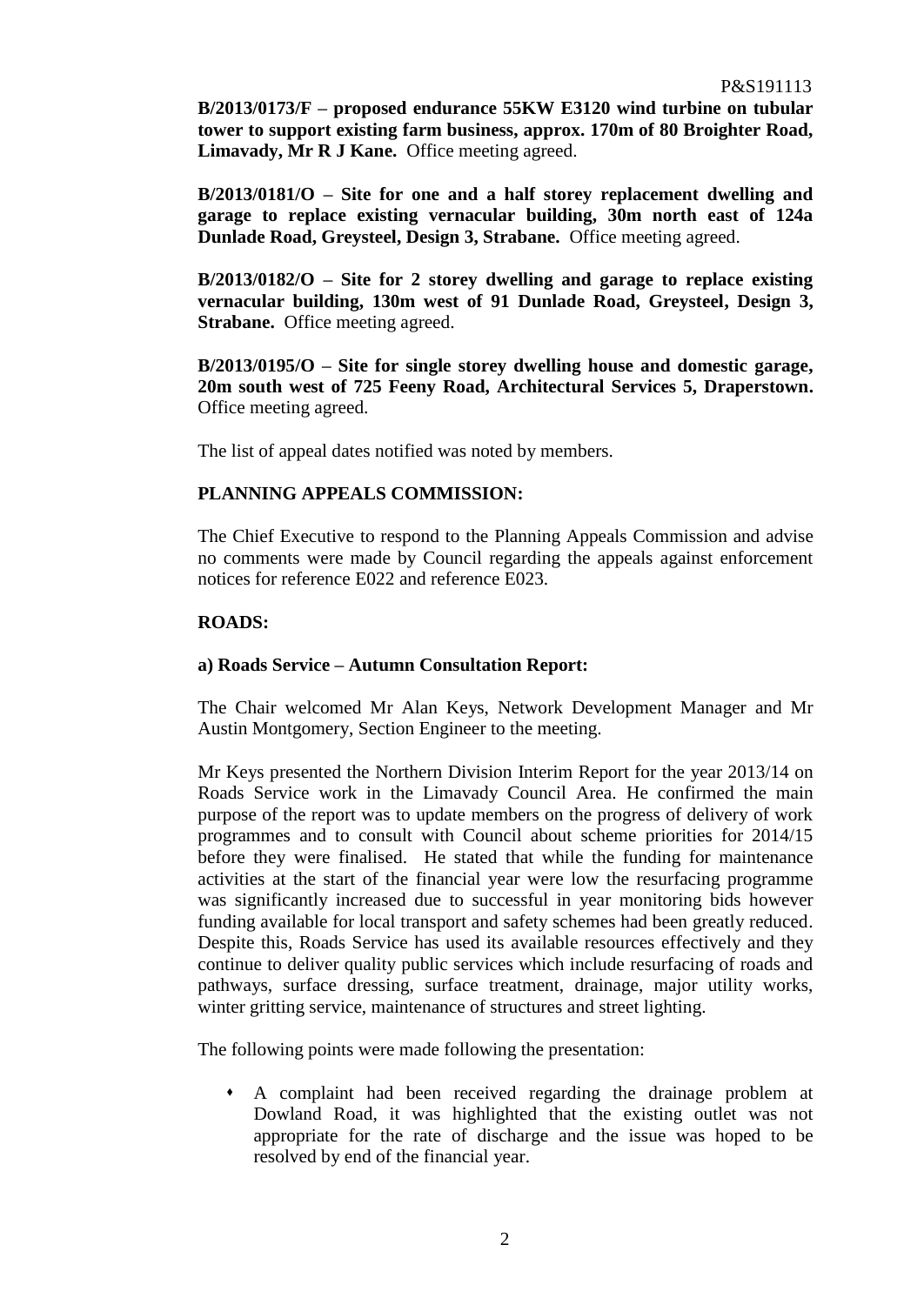- A member welcomed the Disabled Parking Bays located in Dungiven but emphasised the lack of enforcement in place and pleaded to the public to keep them free for disabled road users.
- Roads Service was complimented on the resurfacing work carried out around the borough.
- Several complaints had been received regarding the junction at Greystone Road. Members expressed concerns on the numerous accidents that had occurred and the vast amount of traffic build-up at busy periods throughout the day causing people to take risks. It was agreed the issue needed addressed and a solution provided.
- A member welcomed the installation of drop kerbs located in the borough.
- Members voiced their disappointment at the lack of progress on the development of the A6 Londonderry to Dungiven Bypass. Mr Keys informed members officials were in the final stages of drafting the Departmental Statement for Minister Kennedy's consideration.
- A member asked Roads Service to look at the possibility of improved signage at Mill Road, Drumsurn, to ensure drivers were made aware of the sharp bend on approach.
- A member raised the issue of parked cars on the roadside at Bovally Medical Centre causing disruption to passing vehicles.
- The traffic build-up at school times at Mount Eden and Whitehill Park was raised and it was requested that parked vehicles on the roadside be discouraged.
- Members raised concerns regarding the reduced number of lamp posts, particularly in residential areas and stated it would heighten concerns in relation to personal safety and had potential health and safety implications in respect of the lighting of alleyways and steps.It was agreed a letter be written to Minister Kennedy, Department of Regional Development to review the street lighting policy.
- Flooding problems at Grannagh Park were highlighted.

Mr Keys encouraged members to complete request/enquiry forms to raise local issues with Roads Service, or to deal with items outside the report.

The Chair thanked the representatives from Roads Service for their presentation.

# **WATER & SEWERAGE:** - None.

# **HOUSING:** - None.

# **ANY OTHER BUSINESS:** -

**Local Government Reform – Proposed Review of Existing Partnership Arrangements:** Following the Development meeting on 8 October it was agreed members attend a workshop to allow for discussion on partnership arrangements and express views on the way forward. The Chief Executive confirmed the workshop was arranged for 3 December at 6pm in Limavady Borough Council offices for any member who would like to attend.

**Local Government Reform Seminar – Laying the Foundations for Community Planning:** It was agreed the Chief Executive, Director of Development, Director of Environmental Services, Councillors A Brolly and D